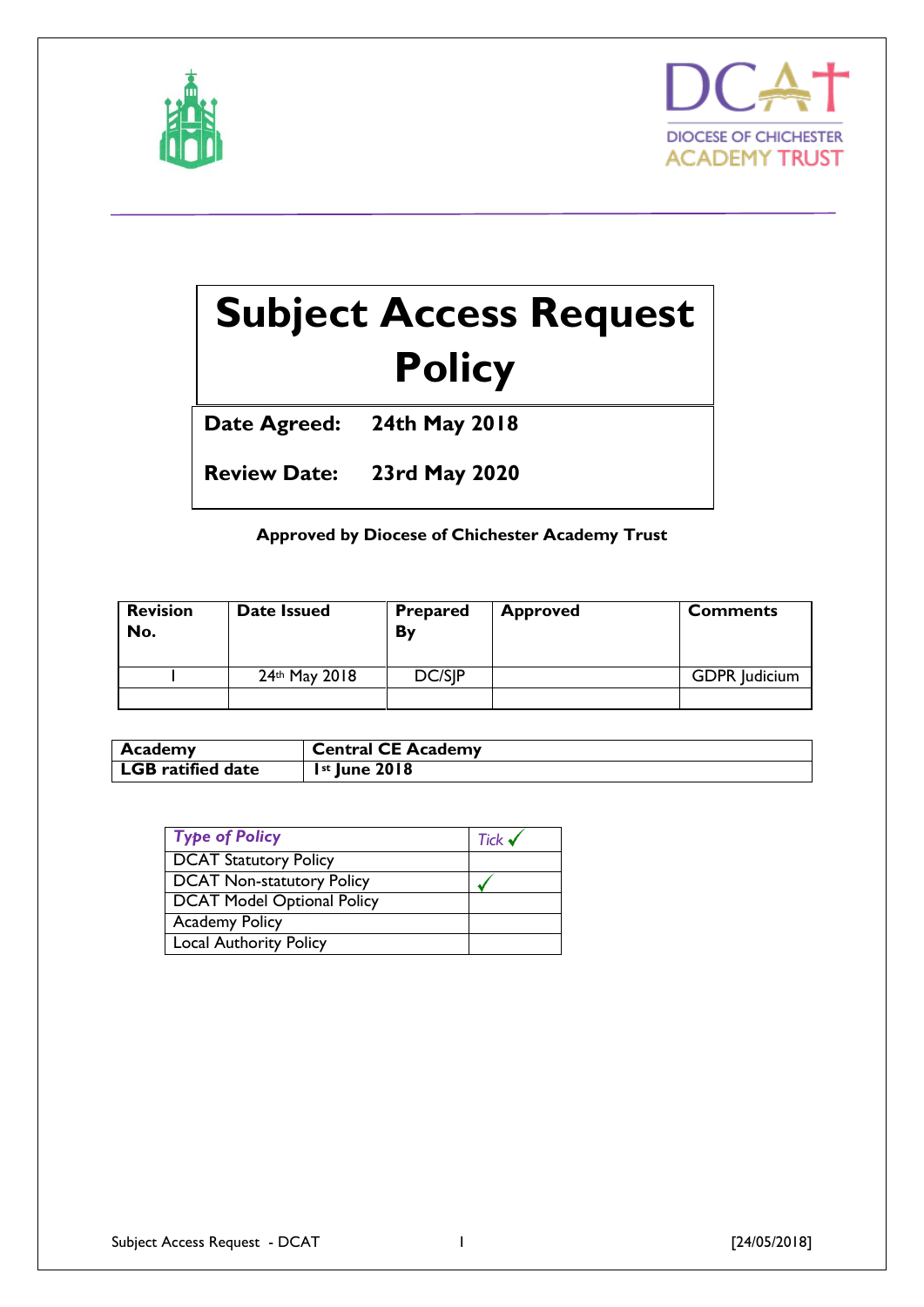



## **Introduction**

The School holds personal data (or information) about job applicants, employees, pupils and parents and other individuals for a variety of purposes.

Under Data Protection Law, individuals (known as 'data subjects') have a general right to find out whether the School hold or process personal data about them, to access that data, and to be given supplementary information. This is known as the right of access, or the right to make a data subject access request (SAR). The purpose of the right is to enable the individual to be aware of, and verify, the lawfulness of the processing of personal data that the School are undertaking.

This policy provides guidance for staff members on how data subject access requests should be handled, and for all individuals on how to make a SAR.

Failure to comply with the right of access under the GDPR puts both staff and the School at potentially significant risk, and so the School takes compliance with this policy very seriously.

If you have any questions regarding this policy, please contact the Academies Business Officer or the School's DPO whose details are as follows:

Data Protection Officer: Judicium Consulting Limited Address: 72 Cannon Street, London, EC4N 6AE Email: [dataservices@judicium.com](mailto:dataservices@judicium.com) Web: www.judiciumeducation.co.uk Telephone: 0203 326 9174 Lead Contact: Craig Stilwell

## **Definitions**

- **Data Subjects** for the purpose of this policy include all living individuals about whom we hold personal data. This includes pupils, our workforce, and other individuals. A data subject need not be a UK national or resident. All data subjects have legal rights in relation to their personal information
- **Personal Data** means any information relating to an identified or identifiable natural person (a data subject); an identifiable natural person is one who can be identified, directly or indirectly, in particular by reference to an identifier such as a name, an identification number, location data, an online identifier or to one or more factors specific to the physical, physiological, genetic, mental, economic, cultural or social identity of that natural person
- **Processing** is any activity that involves use of the data. It includes obtaining, recording or holding the data, or carrying out any operation or set of operations on the data such as collection, recording, organisation, structuring, storage, adaptation or alteration, retrieval, consultation, use, disclosure by transmission, dissemination or otherwise making available, alignment or combination, restriction, erasure or destruction. Processing also includes transferring personal data to third parties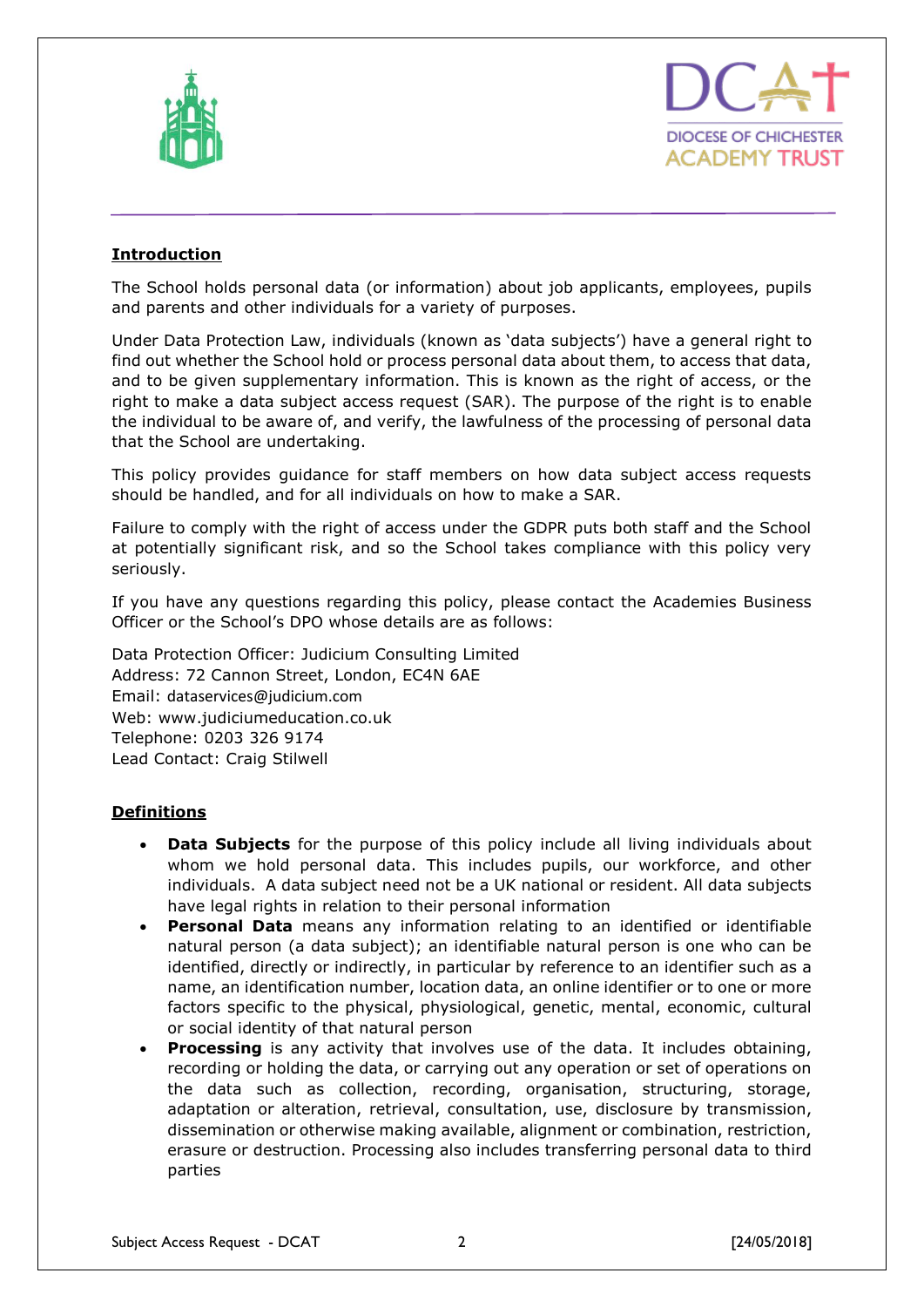



### **How to recognise a subject access request**

A data subject access request is a request from an individual (or from someone acting with the authority of an individual, e.g. a solicitor or a parent making a request in relation to information relating to their child):

- for confirmation as to whether the School process personal data about him or her and, if so
- for access to that personal data
- and/or certain other supplementary information

A valid SAR can be both in writing (by letter, email, WhatsApp text) or verbally (e.g. during a telephone conversation). The request may refer to the GDPR and/or to 'data protection' and/or to 'personal data' but does not need to do so in order to be a valid request. For example, a letter which states 'please provide me with a copy of all the information that you have about me' will be a data subject access request and should be treated as such.

A data subject is generally only entitled to access their own personal data, and not to information relating to other people.

#### **How to make a data subject access request**

Whilst there is no requirement to do so, we encourage any individuals who wish to make such a request to use the School's form at Appendix A of the policy. This allows the School to easily recognise that you wish to make a data subject access request.

#### **What to do when you receive a data subject access request**

All data subject access requests should be immediately directed to Academies Business Officer who will contact the DPO for assistance if needed. There are limited timescales within which the School must respond to a request and any delay could result in failing to meet those timescales, which could lead to enforcement action by the Information Commissioner's Office (ICO) and/or legal action by the affected individual. So it is crucial to ensure that requests are passed to the relevant individual without delay and failure to do so may result in disciplinary action being taken.

#### **Acknowledging the request**

When receiving a SAR the School shall acknowledge the request as soon as possible and inform the requester about the statutory deadline to respond to the request. In addition to acknowledging the request, the School may ask for proof of ID if needed or clarification about the requested information. If it is not clear where the information shall be sent, the School must clarify what address/email address to use when sending the requested information.

#### **Verifying the identity of a requester or requesting clarification of the request**

Before responding to a SAR, the School will take reasonable steps to verify the identity of the person making the request. In the case of current employees, this will usually be straightforward. The School is entitled to request additional information from a requester in order to verify whether the requester is in fact who they say they are. Where the School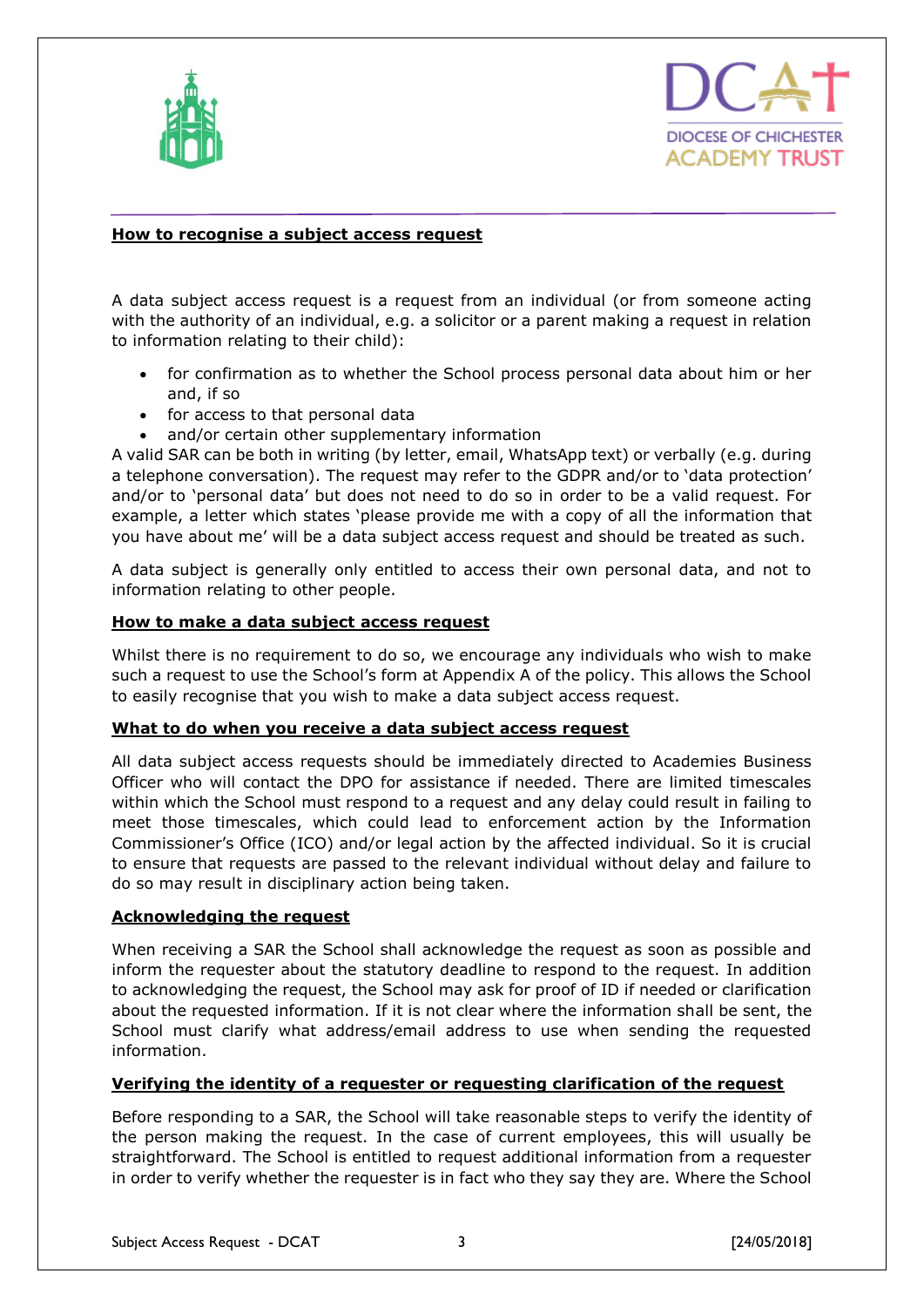



has reasonable doubts as to the identity of the individual making the request, evidence of identity may be established by production of a passport, driving license, a recent utility bill with current address, birth/marriage certificate, credit card or a mortgage statement.

If an individual is requesting a large amount of data the School may ask the requester for more information for the purpose of clarifying the request, but the requester shall never be asked why the request has been made. The School shall let the requestor know as soon as possible that more information is needed before responding to the request.

In both cases, the period of responding begins when the additional information has been received. If the School do not receive this information, they will be unable to comply with the request.

### **Fee for responding to a SAR**

The School will usually deal with a SAR free of charge. Where a request is considered to be manifestly unfounded or excessive a fee to cover administrative costs may be requested. If a request is considered to be manifestly unfounded or unreasonable the School will inform the requester why this is considered to be the case and that the School will charge a fee for complying with the request.

A fee may also be requested in relation to repeat requests for copies of the same information. In these circumstances a reasonable fee will be charged taking into account the administrative costs of providing the information.

If a fee is requested, the period of responding begins when the fee has been received.

#### **Time Period for Responding to a SAR**

The School has one calendar month to respond to a SAR. This will run from either the day after the request has been received or from the day when any additional identification or other information requested is received, or payment of any required fee has been received.

In circumstances where the School is in any reasonable doubt as to the identity of the requester, this period will not commence unless and until sufficient information has been provided by the requester as to their identity, and in the case of a third party requester, the written authorisation of the data subject has been received.

The period for response may be extended by a further two calendar months in relation to complex requests. What constitutes a complex request will depend on the particular nature of the request. The DPO must always be consulted in determining whether a request is sufficiently complex as to extend the response period.

Where a request is considered to be sufficiently complex as to require an extension of the period for response, the School will need to notify the requester within one calendar month of receiving the request, together with reasons as to why this extension is considered necessary.

#### **School closure periods**

Requests received during or just before school closure periods will not be able to be responded to within the one calendar month response period. This is because the School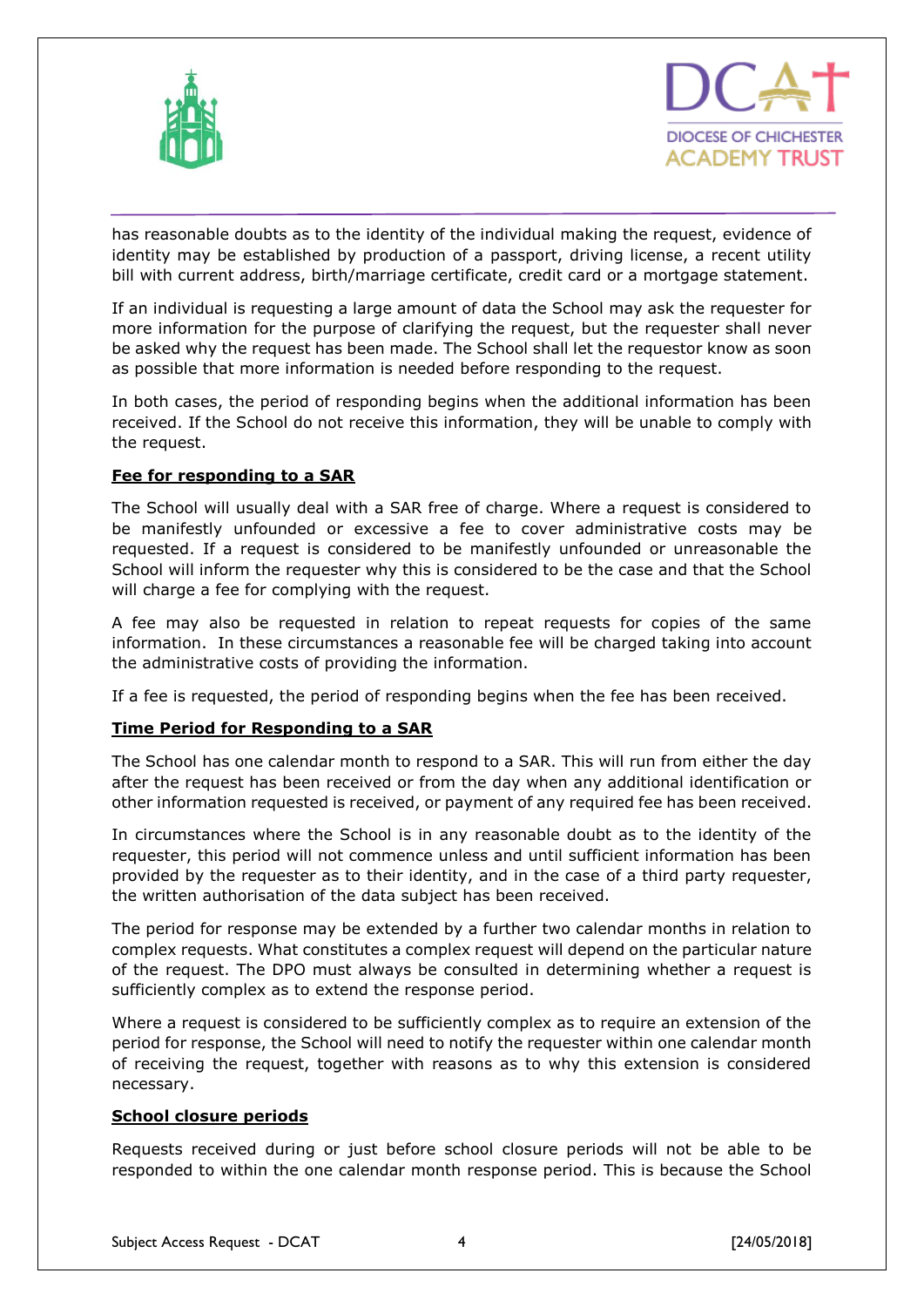



will be closed. As a result, it is unlikely that your request will be received during this time (and so the time period does not run until we receive the request). We may not be able to acknowledge your request during this time (i.e. until a time we receive the request) and the time period may not start until the School re-opens. The School will endeavor to comply with requests as soon as possible and will keep in communication with you as far as possible. If your request is urgent, please provide your request during term times and not during/close to closure periods.

## **Information to be provided in response to a request**

The individual is entitled to receive access to the personal data we process about him or her and the following information:

- the purposes for which we process the data;
- the recipients or categories of recipient to whom the personal data has been or will be disclosed, in particular where those recipients are in third countries or international organisations;
- where possible, the period for which it is envisaged the personal data will be stored, or, if not possible, the criteria used to determine that period;
- the fact that the individual has the right:
	- $\circ$  to request that the Company rectifies, erases or restricts the processing of his personal data; or
	- o to object to its processing;
	- $\circ$  to lodge a complaint with the ICO;
	- $\circ$  where the personal data has not been collected from the individual, any information available regarding the source of the data;
	- $\circ$  any automated decision we have taken about him or her (see paragraph 9 below), together with meaningful information about the logic involved, as well as the significance and the envisaged consequences of such processing for him or her.

The information should be provided in a way that is concise, transparent, easy to understand and easy to access using clear and plain language, with any technical terms, abbreviations or codes explained. The response shall be given in writing if the SAR was made in writing in a commonly-used electronic format.

The information that the School are required to supply in response to a SAR must be supplied by reference to the data in question at the time the request was received. However, as the School have one month in which to respond the School is allowed to take into account any amendment or deletion made to the personal data between the time the request is received and the time the personal data is supplied if such amendment or deletion would have been made regardless of the receipt of the SAR.

The School is therefore, allowed to carry out regular housekeeping activities even if this means deleting or amending personal data after the receipt of a SAR. The School is not allowed to amend or delete data to avoid supplying the data.

## **How to locate information**

The personal data the School need to provide in response to a data subject access request may be located in several of the electronic and manual filing systems. This is why it is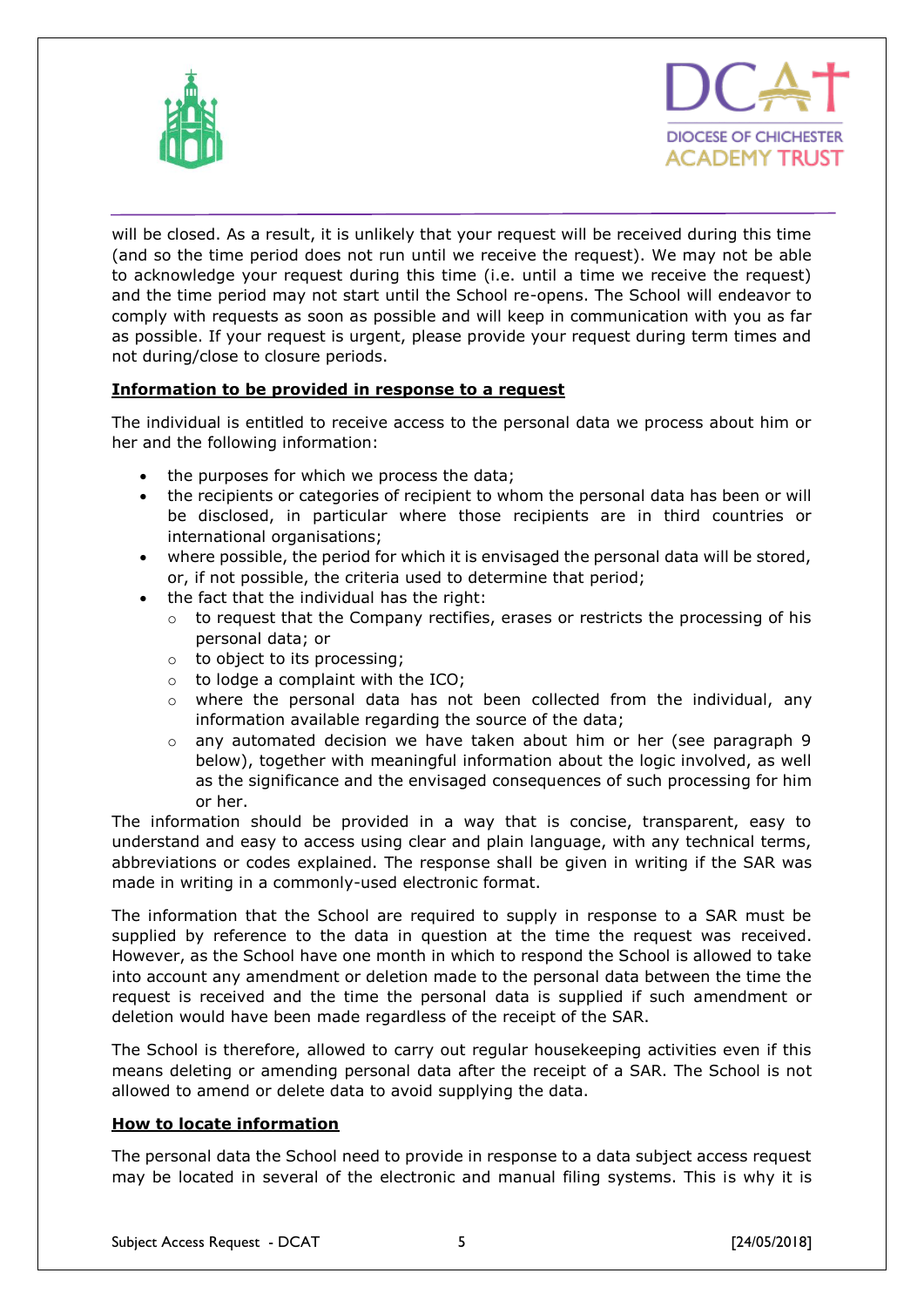



important to identify at the outset the type of information requested so that the search can be focused.

Depending on the type of information requested, the School may need to search all or some of the following:

- electronic systems, e.g. databases, networked and non-networked computers, servers, customer records, human resources system, email data, back up data, CCTV;
- manual filing systems in which personal data is accessible according to specific criteria, e.g. chronologically ordered sets of manual records containing personal data;
- data systems held externally by our data processors Strictly Education;
- occupational health records held by Heales medical;
- pensions data held by WSCC;
- insurance benefit information held by RPA
- data held by Ellis Whittam and My Conern

The School should search these systems using the individual's name, employee number or other personal identifier as a search determinant.

#### **Requests made by third parties**

The school need to be satisfied that the third party making the request is entitled to act on behalf of the individual, but it is the third party's responsibility to provide evidence of this entitlement. This might be a written authority to make the request or it might be a more general power of attorney. The School may also require proof of identity in certain circumstances.

If the School is in any doubt or has any concerns as to providing the personal data of the data subject to the third party, then it should provide the information requested directly to the data subject. It is then a matter for the data subject to decide whether to share this information with any third party.

#### **Requests made on behalf of children**

Even if a child is too young to understand the implications of subject access rights, it is still the right of the child, rather than of anyone else such as a parent or guardian, to have access to the child's personal data. Before responding to a SAR for information held about a child, the School should consider whether the child is mature enough to understand their rights. If the school is confident that the child can understand their rights, then the School should usually respond directly to the child or seek their consent before releasing their information.

It shall be assessed if the child is able to understand (in broad terms) what it means to make a subject access request and how to interpret the information they receive as a result of doing so. When considering borderline cases, it should be taken into account, among other things:

- the child's level of maturity and their ability to make decisions like this;
- the nature of the personal data;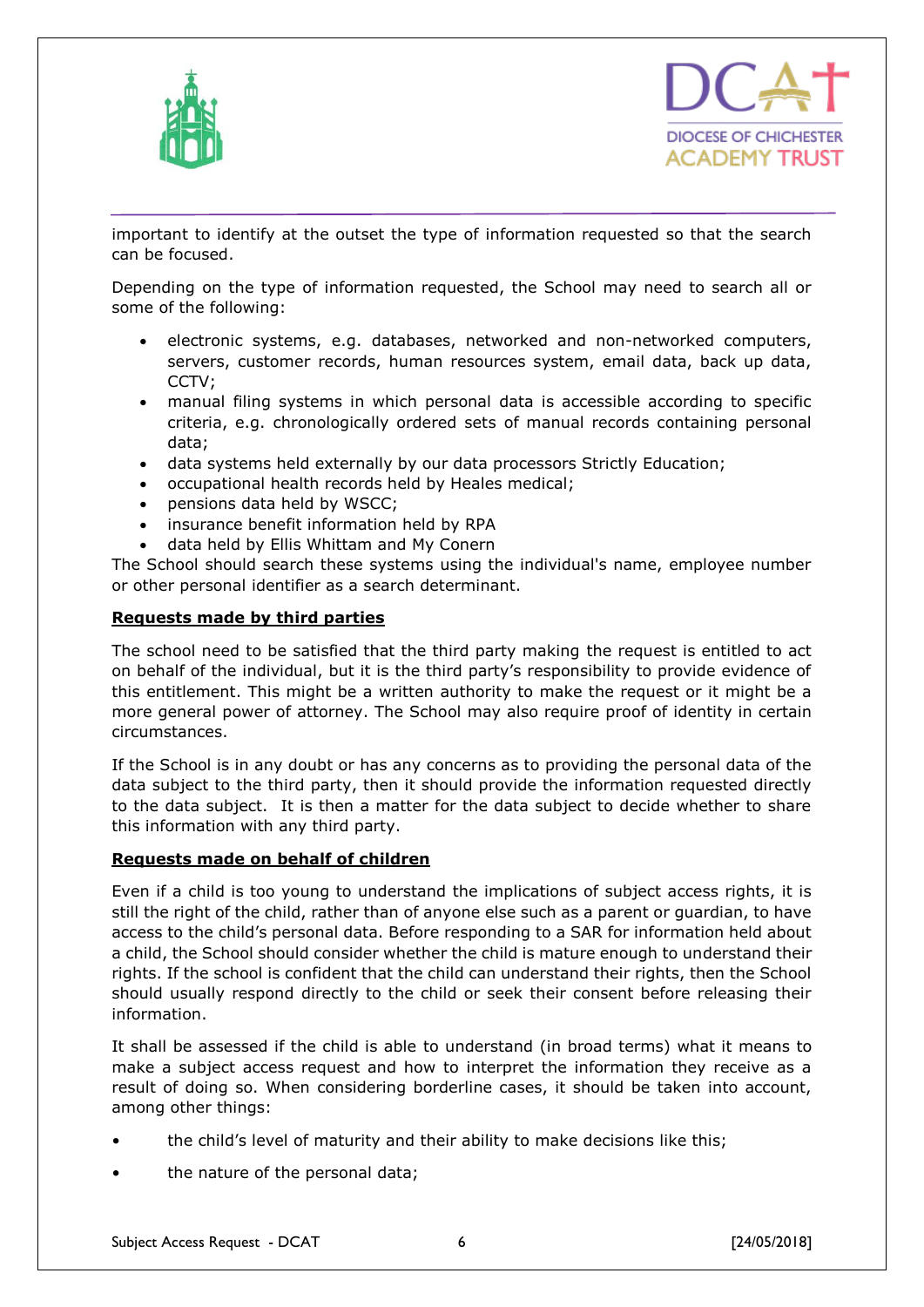



- any court orders relating to parental access or responsibility that may apply;
- any duty of confidence owed to the child or young person;

any consequences of allowing those with parental responsibility access to the child's or young person's information. This is particularly important if there have been allegations of abuse or ill treatment;

• any detriment to the child or young person if individuals with parental responsibility cannot access this information; and

any views the child or young person has on whether their parents should have access to information about them.

Generally, a person aged 12 years or over is presumed to be of sufficient age and maturity to be able to exercise their right of access, unless the contrary is shown. In relation to a child 12 years of age or older, then provided that the School is confident that they understand their rights, and there is no reason to believe that the child does not have the capacity to make a request on their own behalf, the School will require the written authorisation of the child before responding to the requester, or provide the personal data directly to the child.

The School may also refuse to provide information to parents if there are consequences of allowing access to the child's information – for example if it is likely to cause detriment to the child.

## **Protection of third parties -exemptions to the right of subject access**

There are circumstances where information can be withheld pursuant to a SAR. These specific exemptions and requests should be considered on a case by case basis.

The School will consider whether it is possible to redact information so that this does not identify those third parties. If their data cannot be redacted (for example, after redaction it is still obvious who the data relates to) then the School do not have to disclose personal data to the extent that doing so would involve disclosing information relating to another individual (including information identifying the other individual as the source of information) who can be identified from the information unless:

- the other individual has consented to the disclosure; or
- it is reasonable to comply with the request without that individual's consent.

In determining whether it is reasonable to disclose the information without the individuals consent, all of the relevant circumstances will be taken into account, including:

- the type of information that they would disclose;
- any duty of confidentiality they owe to the other individual;
- any steps taken to seek consent from the other individual;
- whether the other individual is capable of giving consent; and
- any express refusal of consent by the other individual.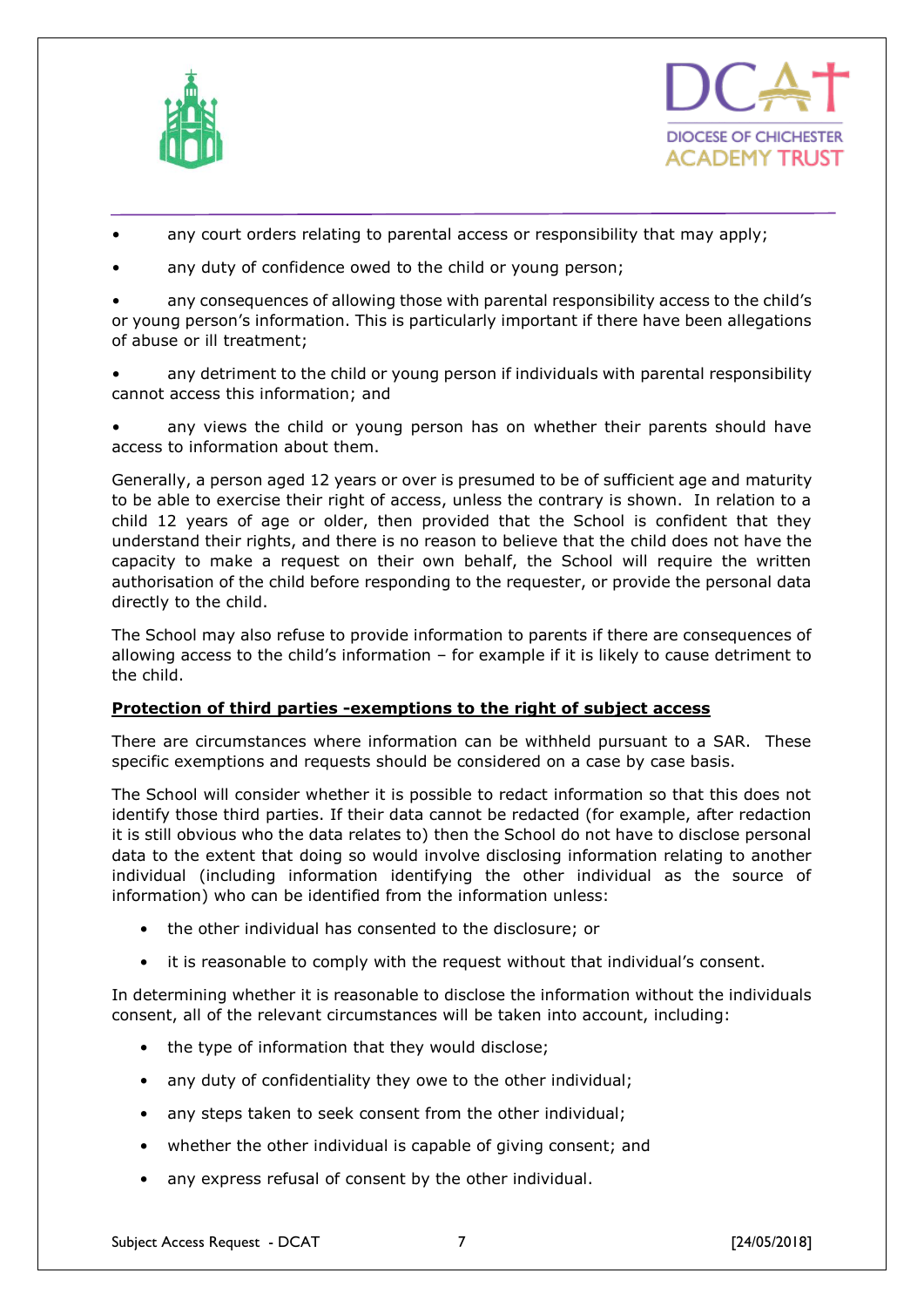



It needs to be decided whether it is appropriate to disclose the information in each case. This decision will involve balancing the data subject's right of access against the other individual's rights. If the other person consents to the school disclosing the information about them, then it would be unreasonable not to do so. However, if there is no such consent, the school must decide whether to disclose the information anyway. If there are any concerns in this regard then the DPO should be consulted.

### **Other exemptions to the right of subject access**

In certain circumstances the School may be exempt from providing some or all of the personal data requested. These exemptions are described below and should only be applied on a case-by-case basis after a careful consideration of all the facts.

Crime detection and prevention: The School do not have to disclose any personal data being processed for the purposes of preventing or detecting crime; apprehending or prosecuting offenders; or assessing or collecting any tax or duty.

Confidential references: The School do not have to disclose any confidential references given to third parties for the purpose of actual or prospective:

- education, training or employment of the individual;
- appointment of the individual to any office; or
- provision by the individual of any service

This exemption does not apply to confidential references that the School receive from third parties. However, in this situation, granting access to the reference may disclose the personal data of another individual (i.e. the person giving the reference), which means that the School must consider the rules regarding disclosure of third-party data set out above before disclosing the reference.

Legal professional privilege: The School do not have to disclose any personal data which are subject to legal professional privilege.

Management forecasting: The School do not have to disclose any personal data processed for the purposes of management forecasting or management planning to assist us in the conduct of any business or any other activity.

Negotiations: The School do not have to disclose any personal data consisting of records of intentions in relation to any negotiations with the individual where doing so would be likely to prejudice those negotiations.

#### **Refusing to respond to a request**

The school can refuse to comply with a request if the request is manifestly unfounded or excessive*,* taking into account whether the request is repetitive in nature.

If a request is found to be manifestly unfounded or excessive the school can:

- request a "reasonable fee" to deal with the request; or
- refuse to deal with the request.

In either case the school need to justify the decision and inform the requestor about the decision.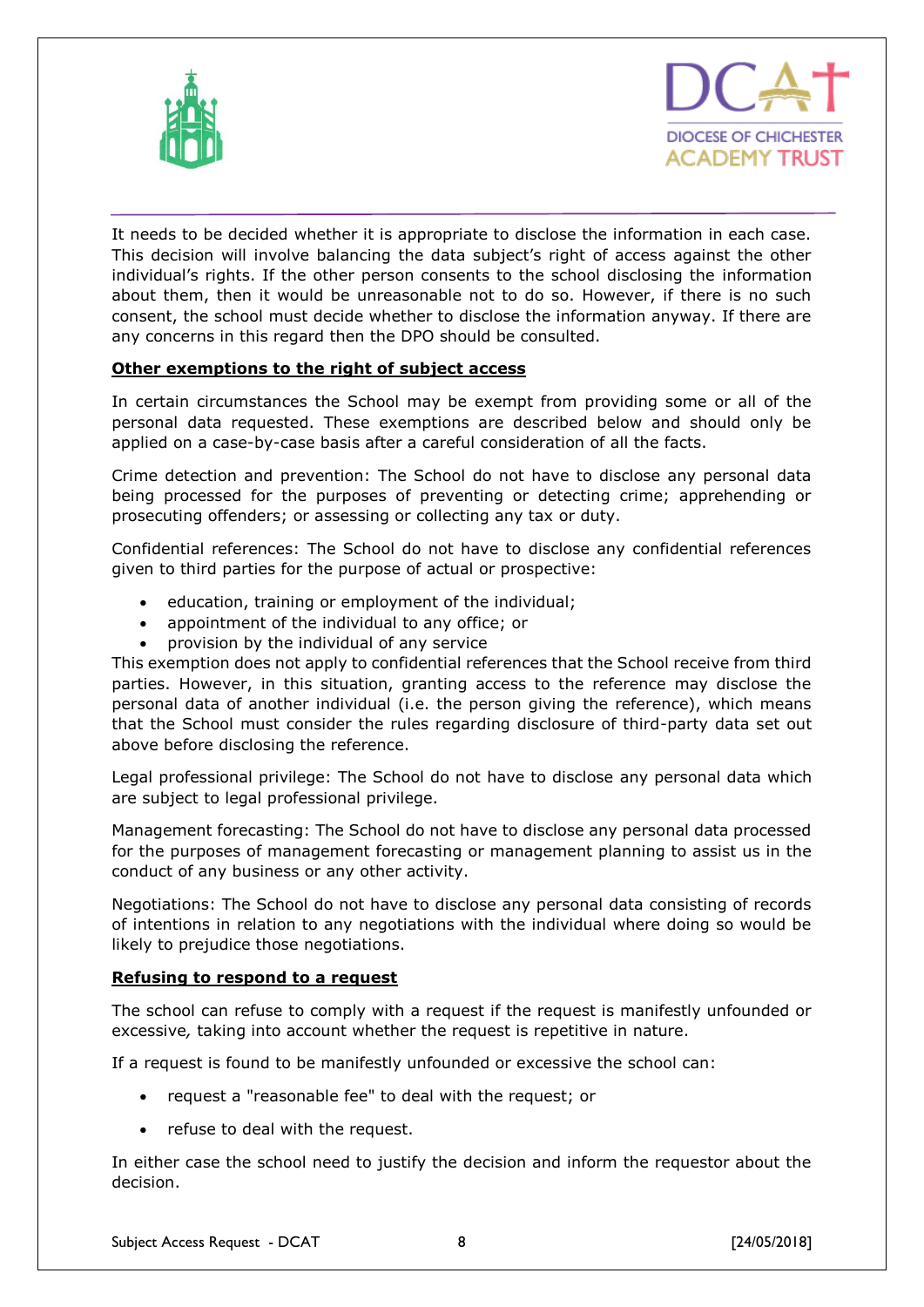



The reasonable fee should be based on the administrative costs of complying with the request. If deciding to charge a fee the school should contact the individual promptly and inform them. The school do not need to comply with the request until the fee has been received.

### **Record keeping**

A record of all subject access requests shall be kept by the Academies Business Officer. The record shall include the date the SAR was received, the name of the requester, what data the School sent to the requester and the date of the response.

## **Appendix A**

## **Subject Access Request Form**

The Data Protection Act 2018 provides you, the data subject, with a right to receive a copy of the data/information we hold about you or to authorise someone to act on your behalf. Please complete this form if you wish to make a request for your data. Your request will normally be processed within one calendar month upon receipt of a fully completed form and proof of identity.

Proof of identity: We require proof of your identity before we can disclose personal data. Proof of your identity should include a copy of a document such as your birth certificate, passport, driving licence, official letter addressed to you at your address e.g. bank statement, recent utilities bill or council tax bill. The document should include your name, date of birth and current address. If you have changed your name, please supply relevant documents evidencing the change.

#### **Section 1**

Please fill in the details of the data subject (i.e. the person whose data you are requesting). If you are not the data subject and you are applying on behalf of someone else, please fill in the details of the data subject below and not your own.

| Title                      |  |
|----------------------------|--|
| Surname/Family<br>Name     |  |
| First Name(s)/<br>Forename |  |
| Date of Birth              |  |
| Address                    |  |
| Post Code                  |  |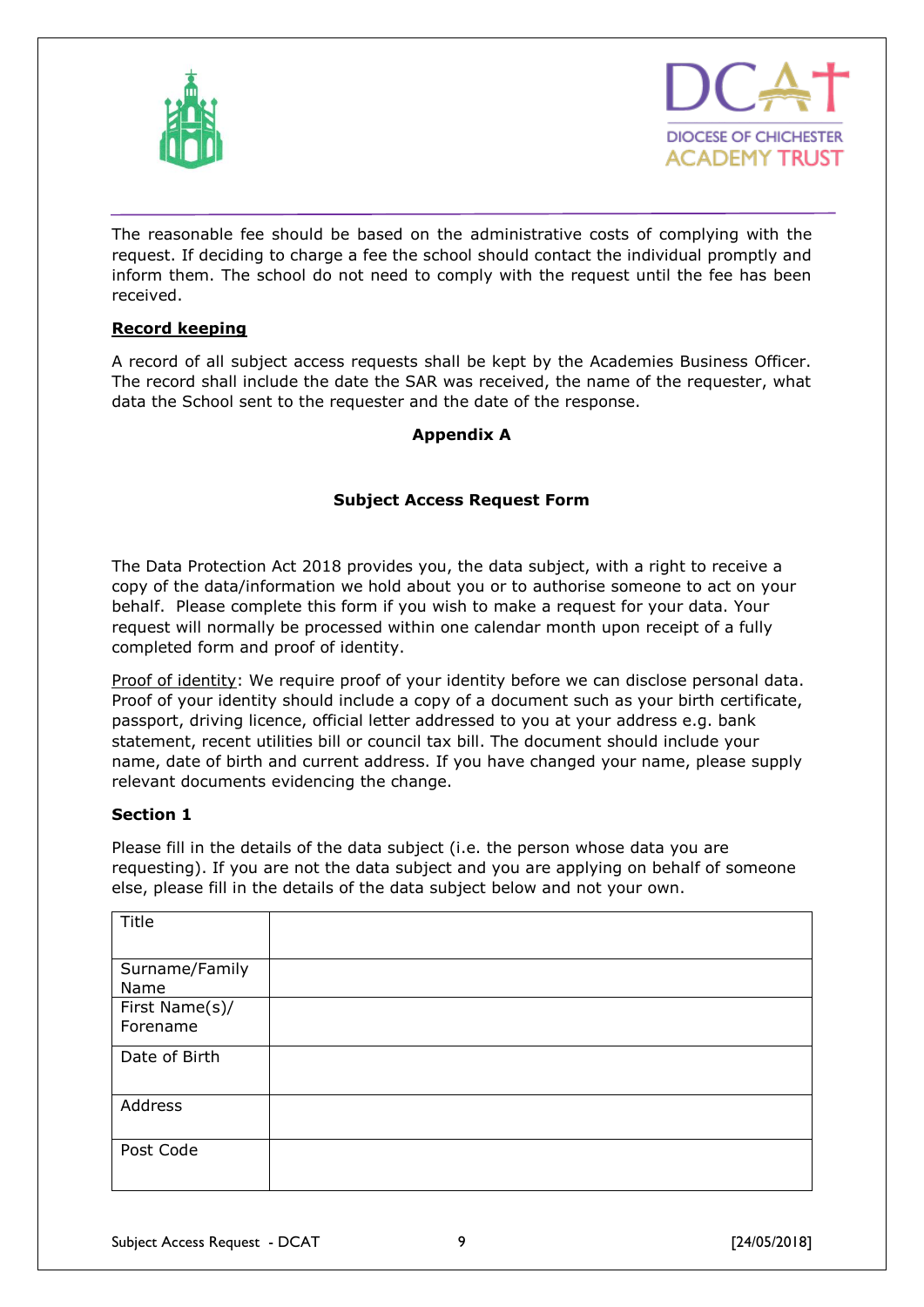



| Phone Number  |  |
|---------------|--|
| Email address |  |

I am enclosing the following copies as proof of identity (please tick the relevant box):

- □ Birth Certificate
- Driving Licence
- Passport
- □ An official letter to my address

#### **Personal Information**

*If you only want to know what information is held in specific records. please indicate in the box below. Please tell us if you know in which capacity the information is being held, together with any names or dates you may have. If you do not know exact dates, please give the year(s) that you think may be relevant.* 

**Details:** 

#### **Employment records**:

If you are, or have been employed by the School and are seeking personal information in relation to your employment please provide details of your Staff number/Unit/Team/Dates of employment.

#### **Details:**

## **Section 2**

Please complete this section of the form with your details if you are acting on behalf of someone else (i.e. the data subject).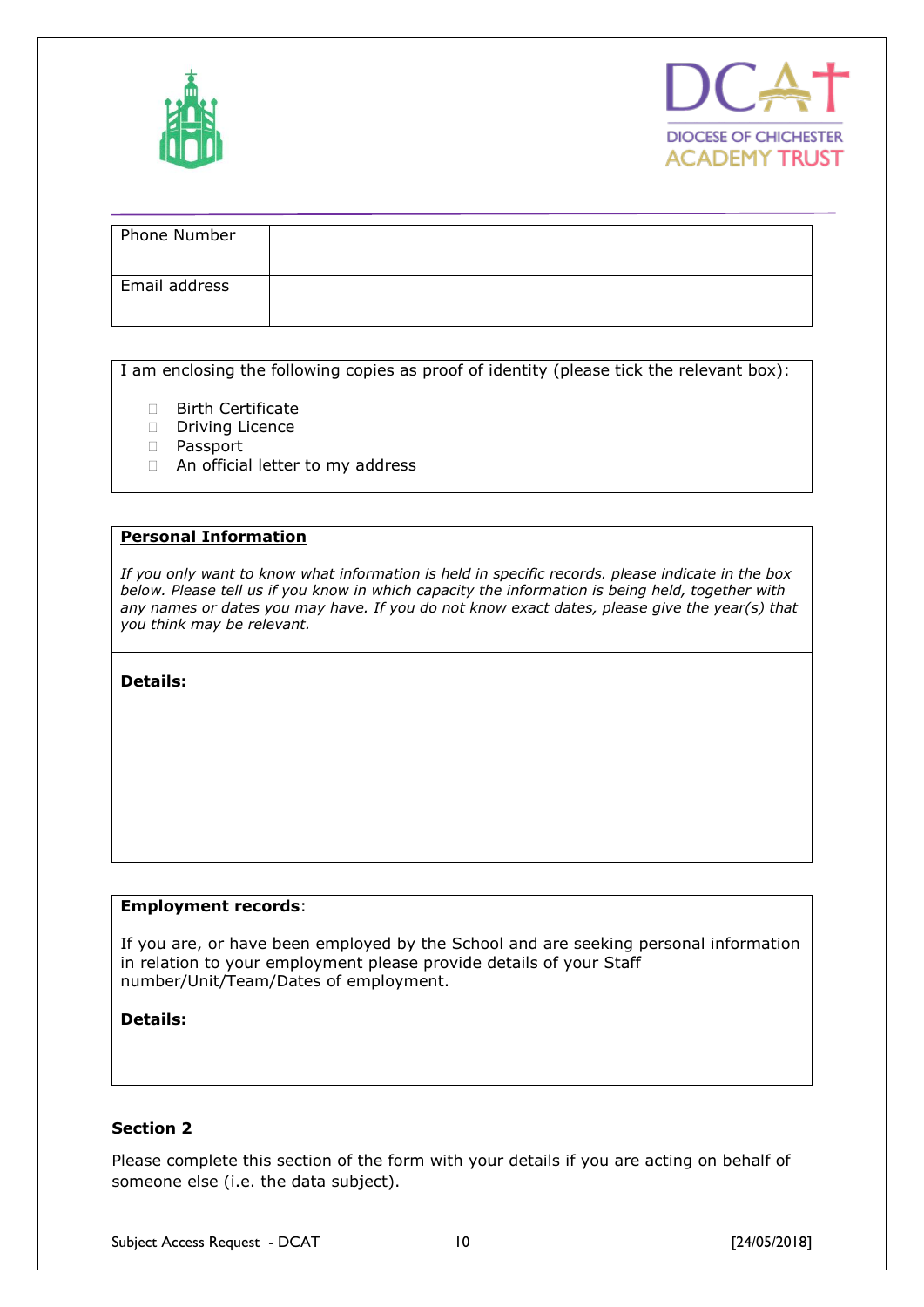



If you are **NOT** the data subject, but an agent appointed on their behalf, you will need to provide evidence of your identity as well as that of the data subject and proof of your right to act on their behalf.

| Title             |  |
|-------------------|--|
|                   |  |
| Surname/ Family   |  |
| Name              |  |
| First             |  |
| Name(s)/Forenames |  |
| Date of Birth     |  |
|                   |  |
| Address           |  |
|                   |  |
| Post Code         |  |
|                   |  |
| Phone Number      |  |
|                   |  |
|                   |  |

I am enclosing the following copies as proof of identity (please tick the relevant box):

- □ Birth Certificate
- Driving Licence
- Passport
- □ An official letter to my address

**What is your relationship to the data subject?** (e.g. parent, carer, legal representative)

I am enclosing the following copy as proof of legal authorisation to act on behalf of the data subject:

- D Letter of authority
- □ Lasting or Enduring Power of Attorney
- $\Box$  Evidence of parental responsibility
- □ Other (give details):